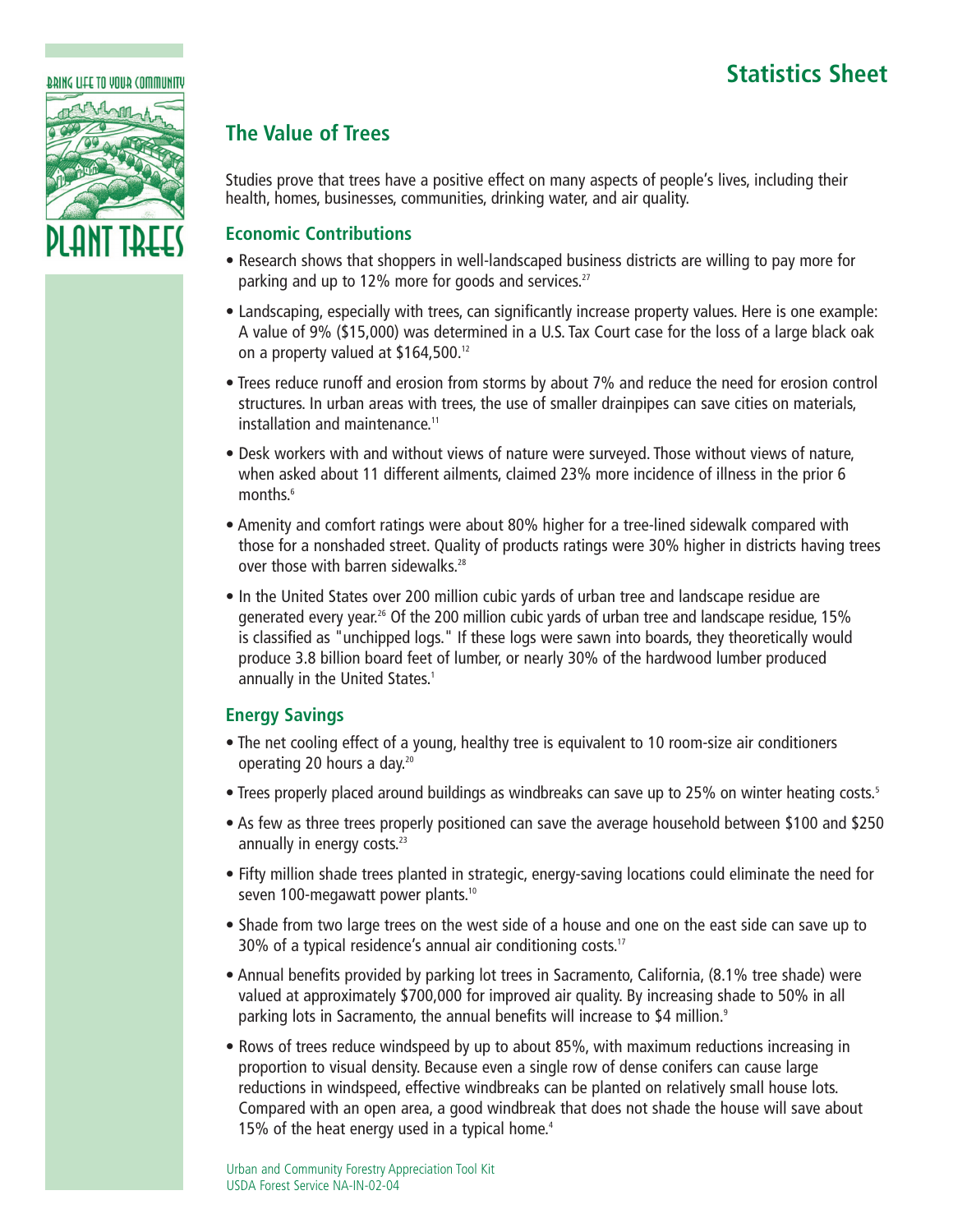#### **Environmental Contributions**

- Modest increases of 10% canopy cover in the New York City Area were shown to reduce peak ozone levels by up to 4 parts per billion or by nearly 3% of the maximum and 37% of the amount by which the area exceeded its air quality standard. Similar results were found in Los Angeles and along the East Coast from Baltimore to Boston.<sup>8</sup>
- Leafy tree canopies catch precipitation before it reaches the ground, allowing some of it to gently drip and the rest to evaporate. This lessens the force of storms and reduces runoff and erosion. Research indicates that 100 mature tree crowns intercept about 100,000 gallons of rainfall per year, reducing runoff and providing cleaner water.<sup>25</sup>
- Trees reduce noise pollution by absorbing sounds. A belt of trees 98 feet wide and 49 feet tall can reduce highway noise by 6 to 10 decibels.<sup>13</sup>
- Trees in Davis, California, parking lots reduced asphalt temperatures by as much as 36 degrees Fahrenheit, and car interior temperatures by over 47 degrees Fahrenheit.<sup>16</sup>
- Philadelphia's 2.1 million trees currently store approximately 481,000 metric tons of carbon with an estimated value of \$9.8 million.<sup>14</sup>
- A typical community forest of 10,000 trees will retain approximately 10 million gallons of rainwater per year.<sup>24</sup>

#### **Social Contributions**

- Views of nature reduce the stress response of both body and mind when stressors of urban conditions are present.<sup>15</sup>
- Trees in urban parks and recreation areas are estimated to improve outdoor leisure and recreation experiences in the United States by \$2 billion per year.<sup>3</sup>
- Trees reduce crime. Apartment buildings with high levels of greenery had 52% fewer crimes than those without any trees. Buildings with medium amounts of greenery had 42% fewer crimes.<sup>7</sup>
- Hospital patients recovering from surgery who had a view of a grove of trees through their windows required fewer pain relievers, experienced fewer complications, and left the hospital sooner than similar patients who had a view of a brick wall.<sup>21,22</sup>
- Americans travel about 2.3 billion miles per day on urban freeways and highways. Studies show drivers exposed to roadside nature scenes had a greater ability to cope with driving stresses.<sup>29</sup>
- Symptoms of Attention Deficit Hyperactivity Disorder (ADHD) in children are relieved after contact with nature. Specifically, ADHD kids are better able to concentrate, complete tasks, and follow directions after playing in natural settings. The greener the setting, the more relief.<sup>18</sup>
- Trees help girls succeed. On average, the greener a girl's view from home, the better she concentrates and the better her self-discipline, enabling her to make more thoughtful choices and do better in school.19
- Trees and forests in urban areas convey serenity and beauty along a number of sensory dimensions, often surrounding the individual with nature in an environment where natural things are at a premium.<sup>2</sup>